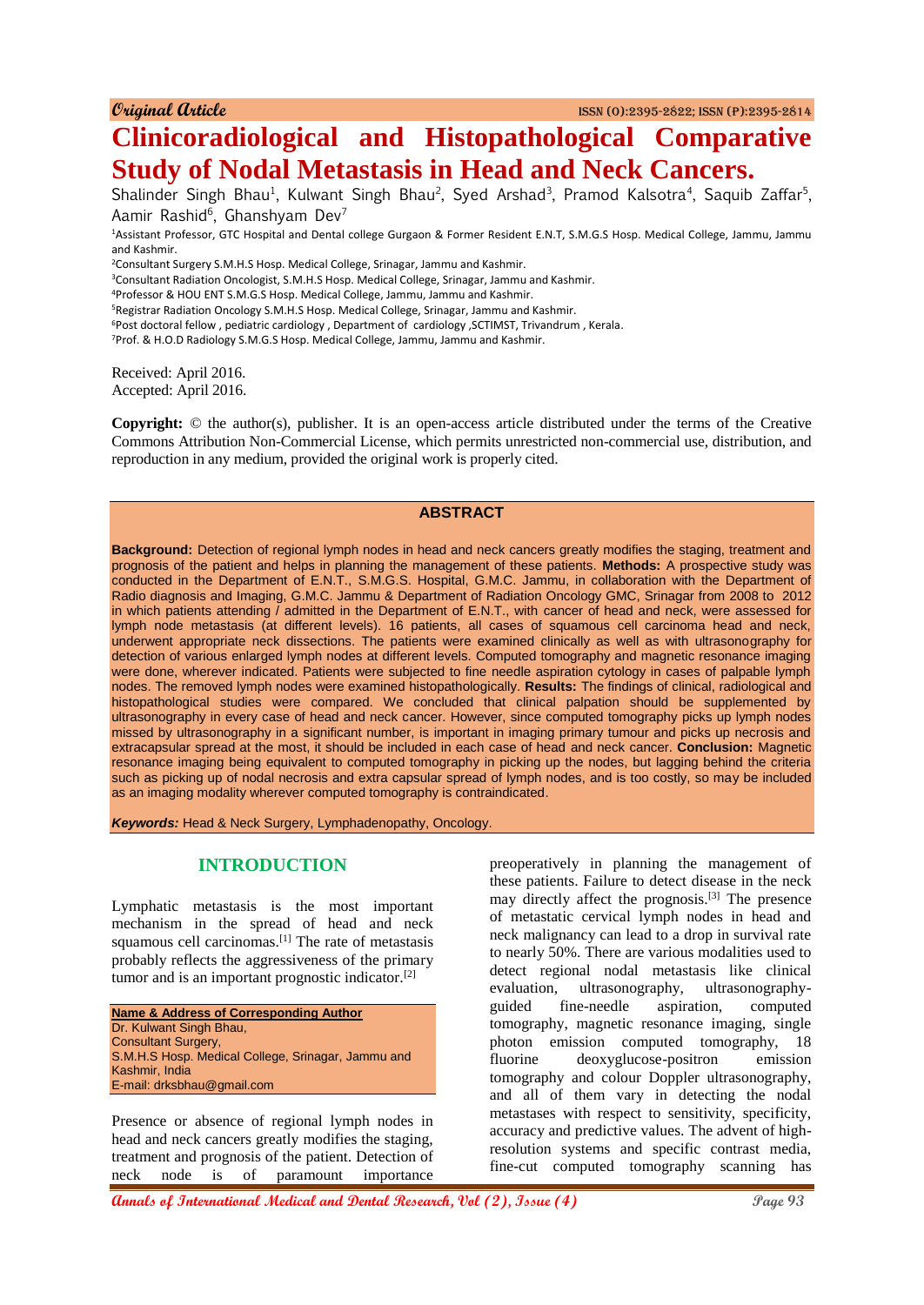allowed the detection of pathological cervical nodes of smaller size that may be missed by clinical examination.[4]

# **MATERIALS AND METHODS**

A prospective study was conducted in the Department of E.N.T., S.M.G.S. Hospital, G.M.C. Jammu, in collaboration with the Department of Radiodiagnosis and Imaging, G.M.C. Jammu and Department of Radiation Oncology GMC, Srinagar from 2008 to 2012 in which patients attending / admitted in the Department of E.N.T., with cancer of head and neck, were assessed for lymph node metastasis (at different levels). 16 patients, all cases of squamous cell carcinoma head and neck, underwent appropriate neck dissections. The patients were examined clinically as well as with ultrasonography for detection of various enlarged lymph nodes at different levels. Computed tomography and magnetic resonance imaging were done, wherever indicated. Patients were subjected to fine needle aspiration cytology in cases of palpable lymph nodes. The removed lymph nodes were examined histopathologically. The findings of clinical, radiological and histopathological studies were compared. The patients with residual or recurrent disease were not included in this study. Besides the systemic examination, otorhinolaryngological, head and neck examination was done. The primary tumour was assessed and staged clinically. The palpable lymph nodes were documented according to the number, size, site, consistency, and mobility. The site was recorded according to the level of the lymph nodes in the neck.

After the clinical examination of cervical lymph node, patients were subjected to ultrasound examination with 7-12 MHz probe and computerized tomography (plain followed by contrast) with axial sections of 3-5 mm thickness from the base of the skull to C-6 vertebra. Characteristics of lymph nodes found were recorded in terms of various parameters like size, shape, density, extracapsular spread, central necrosis and peripheral rim enhancement. The lymph node was diagnosed as positive for metastasis if the following criteria were met: lymph node with size greater than 1 cm except for level II, where lymph node greater than 1.5 cm was considered positive, central necrosis and peripheral rim enhancement after intravenous contrast, three or more lymph nodes in the primary drainage area, round shape on ultrasonography, extracapsular spread and carotid artery invasion. Images taken by ultrasonography and computed tomography were assessed by the radiologist without the knowledge of the histopathology. Selective patients underwent plain, magnetic resonance imaging followed by

infusion contrast and the characteristics found were recorded in terms of various parameters given above as on computed tomography. The results were calculated in terms of sensitivity, specificity, positive predicted value, negative predictive value and accuracy for each modality used.

Criteria used for True/False Positives/Negatives: True Positives included nodes detected as<br>positive on clinical/ ultrasound/commuted on clinical/ ultrasound/computed tomography and magnetic resonance imaging and confirmed positive on histopathological examination. False Positives included nodes detected as positive on clinical/ ultrasound, computed tomography and magnetic resonance imaging and found to be negative on histopathological examination. False Negatives included nodes detected as negative on clinical/ ultrasound, computed tomography and magnetic resonance imaging and found to be positive on histopathological examination. True Negatives included nodes detected as negative on clinical/ ultrasound/ computed tomography and magnetic resonance imaging and confirmed negative on histopathological examination.

# **RESULTS**

A total of 16 cases of head and neck squamous cell carcinoma with cervical lymphadenopathy were included in the study. A total of 16 neck dissections were performed. We observed that maximum number of cases were of laryngeal origin (50%), oropharynx (31.25%), hypopharynx (12.5%) and unknown primary (6.25%), with a male to female ratio of 4.3:1 and with the maximum cases in the age group of 56-60 years (31.25%) years. A total number of 96 lymph nodes were dissected out. Out of which, 33 (34.37%) were diagnosed as malignant, while 63 (65.63%) were non-malignant on histopathological examination. Computed tomography detected only 73 lymph nodes, the highest of all the modalities.<br>On clinical examination,

On clinical examination, ultrasonography, computed tomography and magnetic resonance imaging (done only in 9 patients), 19, 26, 73 and 42 lymph nodes were detected respectively. The distribution of lymph nodes as per levels of the neck is shown in [Table 1].

On clinical examination, 11 (57.89%) cervical nodes were considered to have metastatic spread, out of which 9 (81.81%) were true positives, 7 (77.77%) had nodal size greater than 1.5 cm and 2 (22.22%) had size less than 1.5 cm, and 2 (18.18%) were false positives, one (50.00%) had size less than 1.5 cm and one (50.00%) had greater than 1.5 cm. Eight (42.10%) nodes were considered negative on palpation, out of which 5 (62.5%) were true negatives, of which 1 (20.00%) had size greater than 1.5 cm and 4 (80.00%) had size less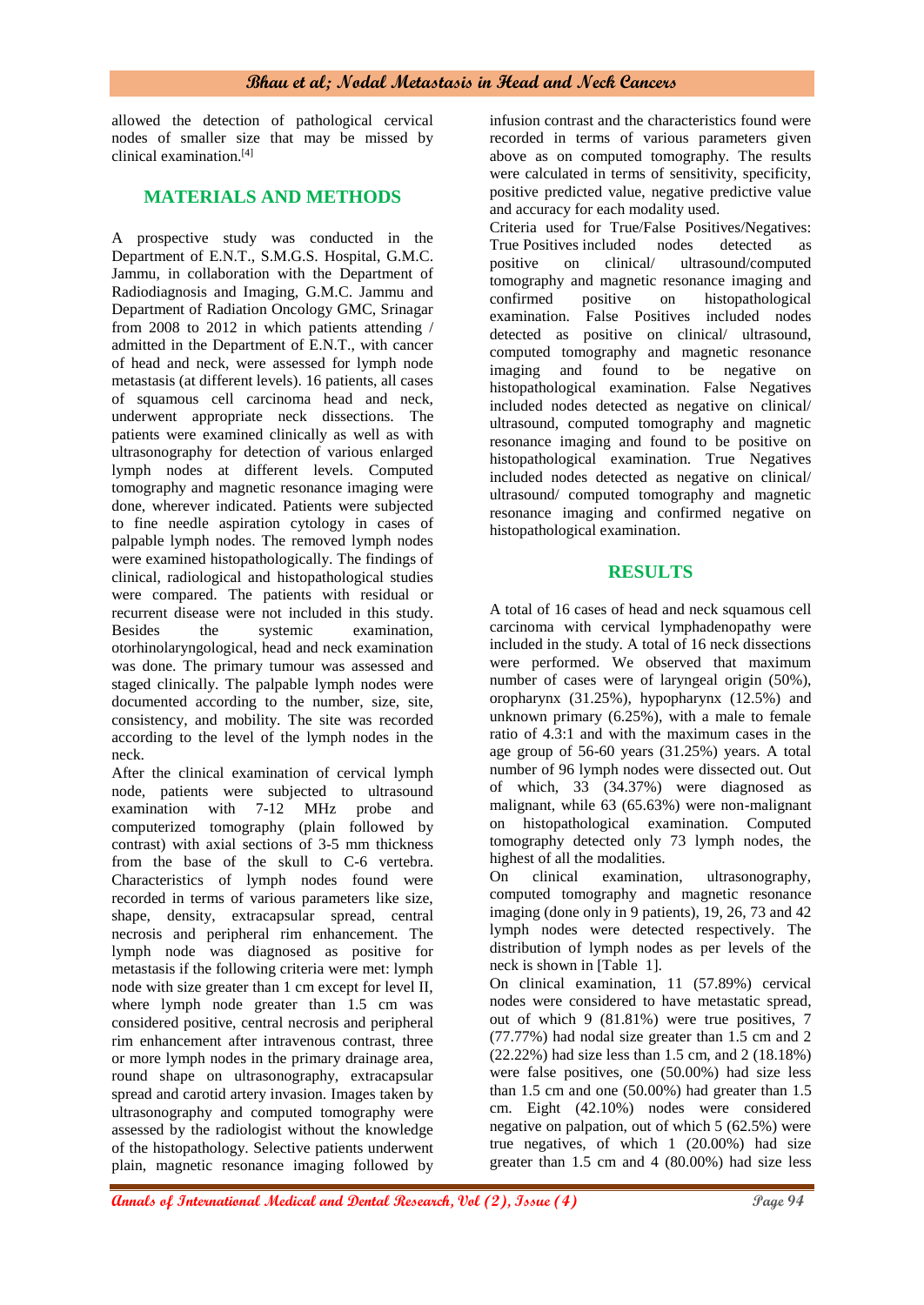## **Bhau et al; Nodal Metastasis in Head and Neck Cancers**

than 1.5 cm and 3 (37.5%) were false negatives all had size greater than 1.5 cm.

**Table 1:** Number of lymph nodes detected as per palpation ultrasonography, computed tomography and magnetic resonance imaging at different levels of neck.

| $\sim$                  |                  |       |                        |        |                            |               |                                      |                            |
|-------------------------|------------------|-------|------------------------|--------|----------------------------|---------------|--------------------------------------|----------------------------|
| Level of lymph<br>nodes | <b>Palpation</b> |       | <b>Ultrasonography</b> |        | <b>Computed tomography</b> |               | <b>Magnetic resonance</b><br>imaging |                            |
|                         | (No.)            | (%)   | (No.)                  | $(\%)$ | (No.)                      | $\frac{9}{6}$ | (No.)                                | $\left(\frac{0}{0}\right)$ |
|                         |                  | 10.5% |                        | 11.53% |                            | 5.47%         |                                      | 9.5%                       |
|                         |                  | 31.5% |                        | 26.92% | 24                         | 32.87%        | 12                                   | 28.57%                     |
| Ш                       | l 1              | 57.8% | 14                     | 53.84% | 39                         | 53.42%        | 20                                   | 47.61%                     |
| IV                      |                  |       |                        | 3.84%  |                            | 4.10%         |                                      | 7.14%                      |
|                         |                  |       |                        | 3.84%  |                            | 4.10%         |                                      | 7.14%                      |
| VI                      |                  |       |                        |        |                            |               |                                      |                            |
| Total                   | 19               | 100%  | 26                     | 100%   | 73                         | 100%          | 42                                   | 100%                       |

#### **Table 2:** Statistical results of different modalities.

| Tunio Ti Dunionom Tobano of Ghitolohi modulio d |                      |            |                |            |  |
|-------------------------------------------------|----------------------|------------|----------------|------------|--|
| <b>Modality</b>                                 | Clinical examination | Sonography | <b>CT</b> Scan | <b>MRI</b> |  |
| Sensitivity                                     | 75%                  | 85.71%     | 82.14%         | 88.88%     |  |
| Specificity                                     | 71.42%               | 75%        | 91.11%         | 87.5%      |  |
| Positive predictive value                       | 81.81%               | 80%        | 85.18%         | 84.21%     |  |
| Negative predictive value                       | 62.5%                | 81.81%     | 89.13%         | 91.30%     |  |
| Accuracv                                        | 73.68%               | 80.76%     | 87.67%         | 88.09%     |  |

Of the 26 nodes detected on ultrasonography, 12 (80%) were true positives and 3 (20%) were false positives. 9 (81.81%), were true negatives and 2 (18.18%) were false negatives as shown in [Table 3]. Size of the nodes detected ranged from  $0.7 \times 0.4$ cm to  $5.7 \times 3.8$  cm, 14 (53.84%) were found positive for malignancy on histopathological examination, out of these 10 (71.42%) were round and 4 (28.58%) were oval, had an axial diameter of  $> 1.2$  cm,  $8(57.14\%)$  were hypo-echoic and 6(42.85%) were hyper-echoic, 10 (71.42%) showed no necrosis, while 4 (28.57%) showed necrosis, 11

(78.57%) did not showed ECS while 3 (21.42%) showed ECS whereas 12 (46.15%) nodes were found negative on histopathological examination on sonography; of these, 8 (66.66%) were oval and 4 (33.33%) were round, 5 (41.66%) were hyperechoic and 7(58.33%) were hypo-echoic, all 12 (100%) had no necrosis and ECS with only 2 nodes found in relation to the carotid sheath were found pressing on the internal jugular vein which was confirmed as tumor invasion of the vein on histopathological examination.

|                                   | <b>Table 3:</b> Comparison of clinico-radiological examination with pathological results. |                                |                         |  |  |  |
|-----------------------------------|-------------------------------------------------------------------------------------------|--------------------------------|-------------------------|--|--|--|
|                                   | <b>Pathological Report</b>                                                                |                                |                         |  |  |  |
| <b>Palpation</b>                  | <b>Positive</b><br>No. $(\% )$                                                            | <b>Negative</b><br>No. $(\% )$ | <b>Total</b><br>No. (%) |  |  |  |
| Positive                          | $9(81.81\%)$                                                                              | 2(18.18%)                      | 11 (57.89%)             |  |  |  |
| Negative                          | 3(37.5%)                                                                                  | 5(62.5%)                       | 8 (42.10%)              |  |  |  |
| Total                             | 12                                                                                        |                                | 19                      |  |  |  |
|                                   | <b>Ultrasonography</b>                                                                    |                                |                         |  |  |  |
| Positive                          | 12 (80%)                                                                                  | $3(20\%)$                      | 15 (57.69%)             |  |  |  |
| Negative                          | 2(18.18%)                                                                                 | $9(81.81\%)$                   | 11 (42.31%)             |  |  |  |
| Total                             | 14 (53.84%)                                                                               | 12 (46.15%)                    | 26 (42.30%)             |  |  |  |
|                                   | Computed                                                                                  |                                |                         |  |  |  |
| Tomography                        |                                                                                           |                                |                         |  |  |  |
| Positive                          | 23(85.18%)                                                                                | $4(14.8\%)$                    | 27(36.98%)              |  |  |  |
| Negative                          | 5(10.86%)                                                                                 | 41(89.13%)                     | 46(63.01%)              |  |  |  |
| Total                             | 28(38.35%)                                                                                | 45(61.64%)                     | 73                      |  |  |  |
| <b>Magnetic Resonance Imaging</b> |                                                                                           |                                |                         |  |  |  |
| Positive                          | 16(84.21%)                                                                                | 3(15.78%)                      | 19(45.23%)              |  |  |  |
| Negative                          | 2(86.95%)                                                                                 | 21(91.30%)                     | 23(54.76%)              |  |  |  |
| Total                             | 18(42.85%)                                                                                | 24(57.145)                     | 42                      |  |  |  |

On computed tomography, 73 nodes were detected of which, 23 (85.18%) were true positives and 4 (14.8%) were false positives, 41 (89.13%) were true negatives and 5 (10.86%) were false negatives. The size of the nodes detected ranged from 0.5  $\times$ 0.3 cm to  $5.7 \times 3.8$  cm, 1.1 cm size considered as

positive and less than 0.5 cm as negative. On histopathological examination, the nodes which were positive were having axial diameter  $> 1.05$ cm. Of the 73 nodes detected on computed tomography, 28(38.35%) were found positive for malignancy on histopathological examination, and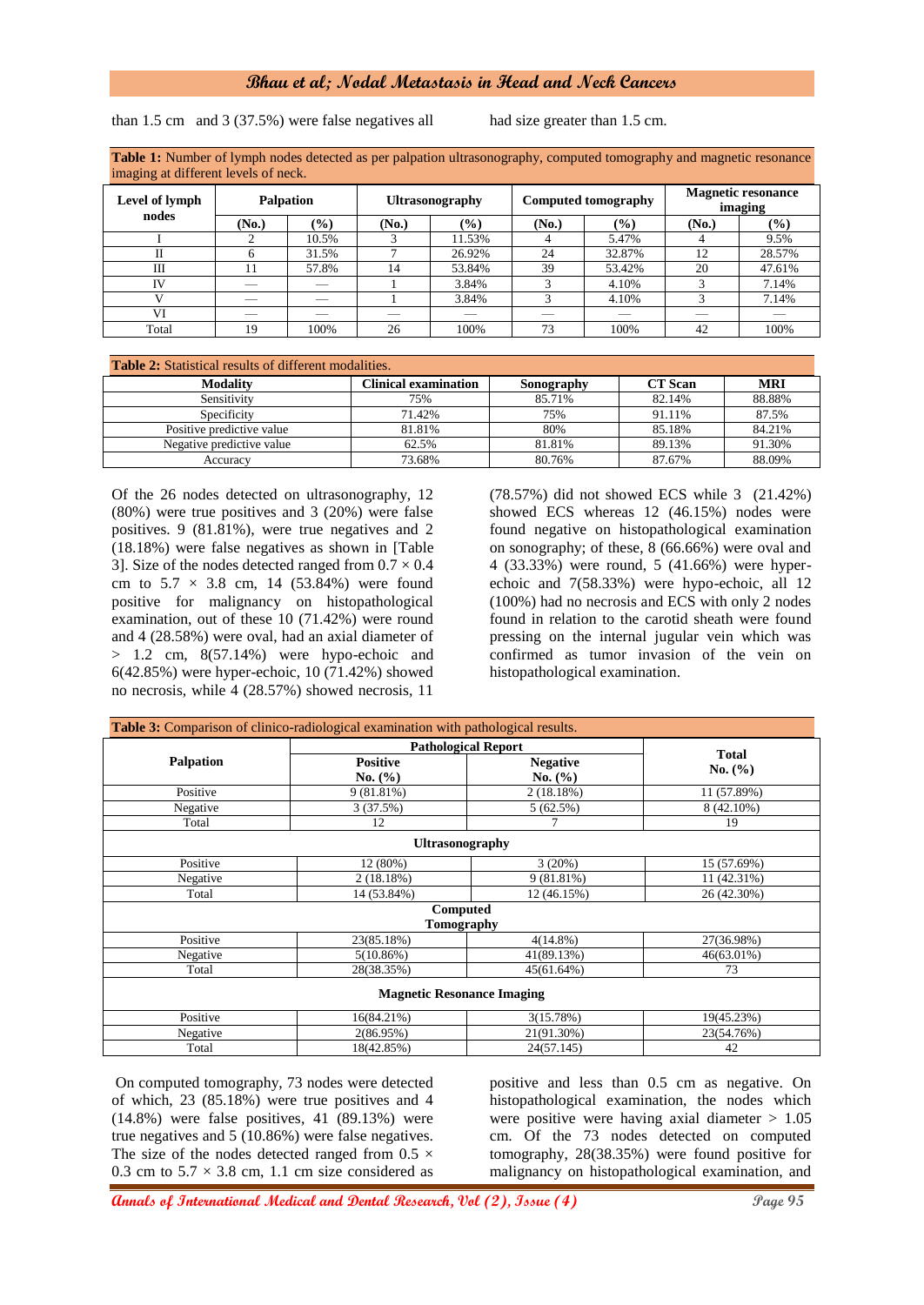# **Bhau et al; Nodal Metastasis in Head and Neck Cancers**

of these 23(82.14%) were round and rest were oval, 23(82.14%) were hypodense and 5(17.85%) were hyperdense, 21 (75%) had no necrosis, while 7(25%) showed necrosis, 5 (71.42%) were detected by computed tomography while 2 (28.57%) more were confirmed on histopathological examination, 21(75%) did not show ECS while 7 (25%) showed ECS, out of these 7 nodes 6(85.71%) were detected by computed tomography while one more was confirmed on histopathological examination, with only 3 nodes were pressing on the internal jugular vein which was confirmed as tumor invasion of the vein on histopathological examination. Forty-five nodes (61.64%) were found negative on histopathological examination, of these 36 (80%) were oval and 9 (20%) were round, 5 (11.11%) were hypodense and rest 40 (88.88%) were hyperdense, with no necrosis and ECS as shown in [Table 4].

| <b>Table 4:</b> Nodal necrosis and extracapsular spread as detected by different modalities. |                        |                |            |  |  |
|----------------------------------------------------------------------------------------------|------------------------|----------------|------------|--|--|
|                                                                                              | <b>Ultrasonography</b> | <b>CT</b> Scan | <b>MRI</b> |  |  |
| Detected nodal necrosis                                                                      | 1 (25%)                | 5(25%)         | 2 50%)     |  |  |
| Nodes negative for necrosis but positive on histopathological<br>examination                 | 3(75%)                 | 21(75%)        | $250\%)$   |  |  |
| Detected nodal extra capsular spread                                                         | $2(66.66\%)$           | 6 85.71%)      | 4 80%)     |  |  |
| Nodes negative for extra capsular spread but positive on<br>histopathological examination    | $1(33.33\%)$           | 1(14.28%)      | 1(20%)     |  |  |

On magnetic resonance imaging (done only in 9 patients), 42 nodes were detected, 16 (84.21%) were true positives and 3 (15.79) were false positives, 21 (91.30%) were true negatives and 2 (8.70%) were false negatives. The size of the nodes detected ranged from  $0.5 \times 0.3$  cm to  $5.7 \times 3.8$  cm, size greater than 1.05 cm considered positive for malignancy. On histopathological examination, all nodes positive for malignancy had an average axial diameter of > 1.06 cm. Of the 42 nodes detected on magnetic resonance imaging, 18 (42.85%) were found positive for malignancy on histopathological examination, 12 (66.66%) were round and rest 6 (33.33%) were oval, 14 (77.77%) had no necrosis, while 4 (23.22%) showed necrosis, 13 (72.22%) did not show ECS while 5 (27.77%) showed ECS of these five nodes 4 (80%) were detected by magnetic resonance imaging while 1 (20%) was confirmed on histopathological examination only 3 positive nodes were seen pressing on the internal jugular vein which was confirmed as tumor invasion of the vein on histopathological examination. Twenty-four (57.15%) nodes were found negative on histopathological examination, of these  $18$  (75%) were oval and 6 (25%) were round with no necrosis and ECS.

# **DISCUSSION**

Various sites for head and neck cancers in order of their frequency are oral cancer, laryngeal cancer, nasopharyngeal cancer, nasal cavity and paranasal sinuses, salivary gland cancer, thyroid cancer, hypopharyngeal cancer and oropharyngeal cancer.<sup>[2]</sup> There is a significant relationship between age, smoking status and site of tumour. We found a male to female ratio of 3:1 in head and neck squamous cell carcinomas, which is in accordance with the present study, but can be as high as  $10.5:1^{[5]}$  The high incidence among males

and the increased frequency of laryngeal site involvement in the present study may be attributed to increased amount of smoke and tobacco intake.

Since palpation picks up nodes of greater than 1 cm, many malignant nodes are missed by palpation, so under staging is there in many a cases. The reliability of palpation in cervical lymph node metastasis depends on the experience of the examiner, the anatomy of the individual neck, the fat and muscle present above the lymph node. Sometimes the bone e.g. Mandible present above the lymph node also influences the palpation. It was observed that palpation could not be relied upon for diagnosis, as it has low sensitivity, specificity and accuracy.

The minimal diameter in the axial plane was found to be the most accurate criteria for predicting malignant lymph node. The variation in size found in the present study may be attributed to different interpretation of clinician and radiologist. According to our study, all nodes positive for malignancy had an axial diameter  $> 1.1$  cm on radiology which was comparable to  $[6, 7]$  (got) with corresponding figures of 0.7 and 0.9 cm respectively.

Whether lymph nodes are metastatic or not, is difficult to determine directly by ultrasound. However, the positive rate can be enhanced by evaluation of size, shape and boundary of the lymph node. According to some, ultrasound is indispensable for diagnosing cervical lymph node metastasis in malignant head and neck tumours<sup>[8],</sup> but some authors concluded that ultrasound did not add significantly to the information obtained by the simple neck palpation.<sup>[9]</sup> Ultrasound has certain advantages which include low cost as compared to computerized tomography, minimal stress to the patient, ease of application and repetition without radiation hazards. As stated by $[10]$ , we also felt that ultrasound provided information of an anatomic nature, including the detection of subclinical lymph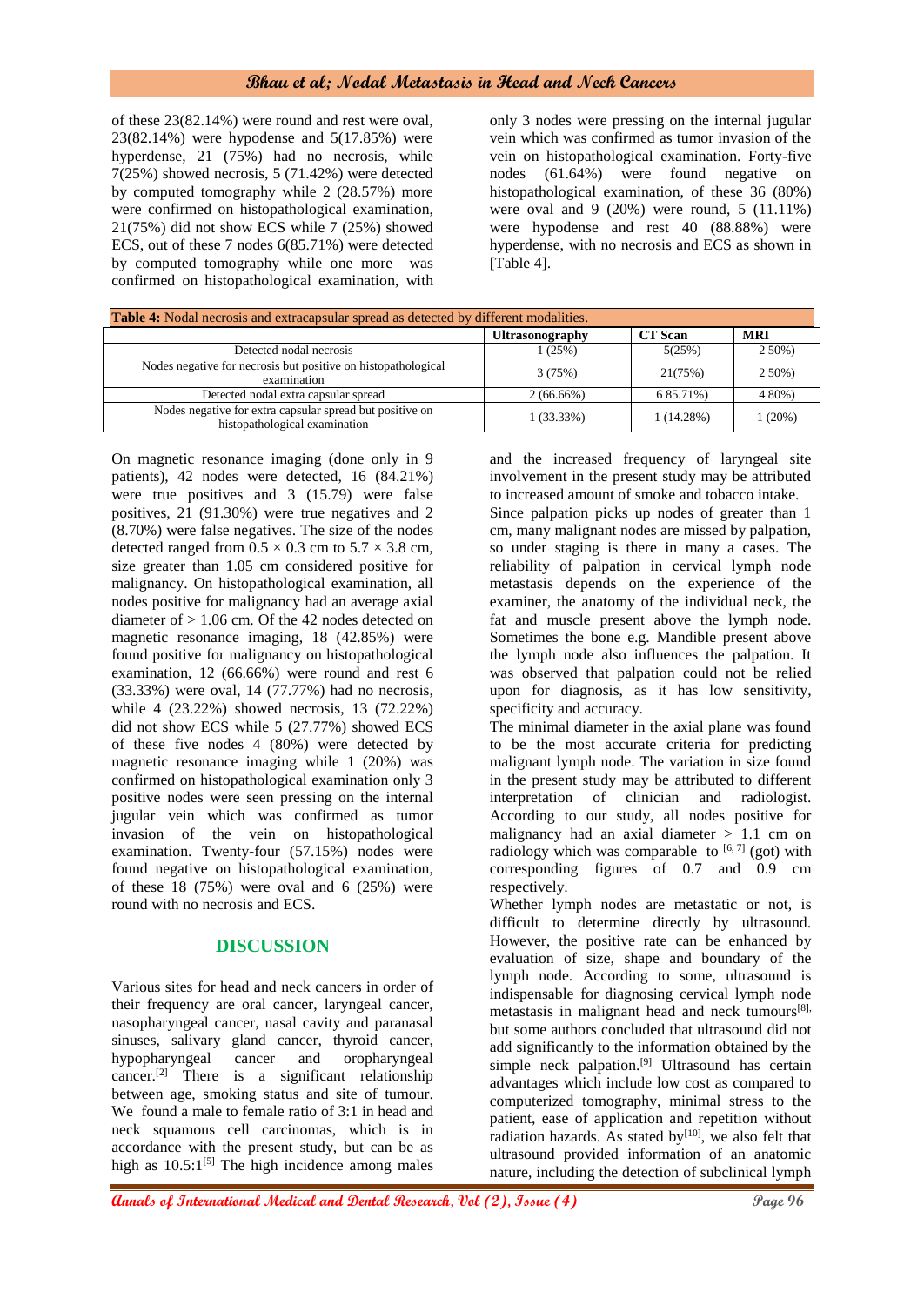# **Bhau et al; Nodal Metastasis in Head and Neck Cancers**

nodes, volumetric evaluation and determination of vascular connections, particularly the detection of carotid artery pressurization. High frequency ultrasonography imaging can detect most diseased nodes<sup>[11]</sup>, and in many cases, distinguish benign or reactive from metastatic nodes.

A lot of variation is seen in the results of computerized tomography. These variations were due to the use of different parameters to consider a node positive for metastasis, the difference in the thickness of the section and amount or methods of contrast infusion i.e. bolus or continuous.

According to our study, we found that palpation picks only nodes of size > 1 cm, but with ultrasonography, computed tomography and magnetic resonance imaging, the nodes of smaller sizes as stated previously can be picked up. On palpation, we had 3 patients of  $N_3$  stage, 5 patients of  $N_2$  stage, 5 patients of  $N_1$  stage and 3 patients of N0 stage. Computed tomography upgraded two (three) tumours from  $N_0$  to  $N_1$  and one each from  $N_0$  to  $N_2$  and  $N_1$  to  $N_2$ , while magnetic resonance imaging upgraded one tumour from  $N_0$  to  $N_1$  and one from  $N_1$  to  $N_2$ , whereas ultrasonography upgraded one tumour from  $N_0$  to  $N_1$  and one from  $N_1$  to  $N_2$ . No patient was down staged in our study. Computed tomography or magnetic resonance imaging should be considered for the routine staging of neck in all head and neck malignancies.[12, 13]

In the present study, we found that maximum no. Of lymph nodes detected were at the level of level three in all the investigative modalities used, followed by level II and level I, the literature of which was not found. This can be attributed to more number of cases from the larynx and associated areas

Our study proves that the shape of the node is not that much reliable criterion to prove whether the node is malignant or not, as believed by some authors, though metastatic lymph nodes were considered round by some<sup>[6]</sup>, while some reported reactive or benign nodes were oval.<sup>[11]</sup>

Ultrasonography can accurately diagnose echogenecity of the lymph node as seen in our study, but its reliability was poor to state that whether the lymph node is malignant or  $not[11]$ Some malignant nodes can show an-echoic picture due to necrosis or cystic changes. The positive rate can be higher for well delineated than poor delineated lymph nodes, but similar among the homogeneous, heterogeneous and reflective core patterns of internal echoes and whether a lymph node is metastatic or not is difficult to determine directly by ultrasound.<sup>[8]</sup> Hypodensity of a lymph node was helpful in pointing to malignancy of the lymph node to some extent in our study. Nodes measuring 10 mm or more with central low density were always malignant. [14] Central lucency and nodal confluence on computed tomography were

highly reliable indicators of malignancy, whereas nodal size bore a less direct relationship.[15]

All nodes showing necrosis on US were positive for malignancy, absence of necrosis was seen in both benign and malignant nodes as studied by some <sup>[6]</sup> some were able to detect necrosis of 0.3 cm on nodes and this was only in metastatic nodes.[11] Non reacting nodes showed necrosis, though US was 40% sensitive in picking necrosis and radiological detection of necrosis 3 mm or more was found only in metastatic nodes.

Magnetic resonance imaging is inferior to computed tomography in identifying central necrosis or extra nodal tumor spread.[2] Computed tomography scanning still has an edge over magnetic resonance imaging for detecting cervical nodal involvement. Advances in magnetic resonance imaging technology (fast spin-echo imaging, fat suppression) have not yet surpassed the capacity of computed tomography scanning to identify lymph nodes and to define a nodal architecture. Central necrosis, as evaluated by unenhanced T1- and T2-weighted images, has been shown to provide an overall accuracy rate of 86- 87% compared with computed tomography scanning, which has an accuracy rate of 91-96%. The use of newer contrast media, especially supramagnetic contrast media agents, hopefully will improve the sensitivity of magnetic resonance imaging.<sup>[4]</sup>

ECS can occur in smaller nodes. Approximately 40 to 60% of positive nodes showed extra capsular spread. Radiology was hundred percent accurate in detecting lymph nodal pressure over neck vessels. This was an improvement over clinical examination, which only labeled it positive without telling about pressure over vessel wall. It was found that the invasion of jugular vein by tumour is seen usually in massively enlarged nodes.<sup>[16]</sup> The wall of carotid was hypoechoic in 11/12 patients with surgically proved invasion of the artery<sup>[17]</sup> Palpation is less sensitive than computed tomography and ultrasonography in the detection of carotid artery involvement, hence the clinical suspicion of arterial invasion should be confirmed by either computed tomography or ultrasonography which have similar accuracy in the detection of carotid artery invasion [18]

The overall sensitivity of palpation, ultrasonography, computed tomography and magnetic resonance imaging in our study is 75%, 85.71%, 82.14% and 88.88% respectively as shown in [Table-2]. The study is helped by the similar results from many studies.<sup>[19-22]</sup> but some showed results different from the present study. It could be because of different criterion of parameters taken in the present study.[23]

The specificity in our study for palpation, ultrasonography, computed tomography and magnetic resonance imaging is 71.42 %, 75%,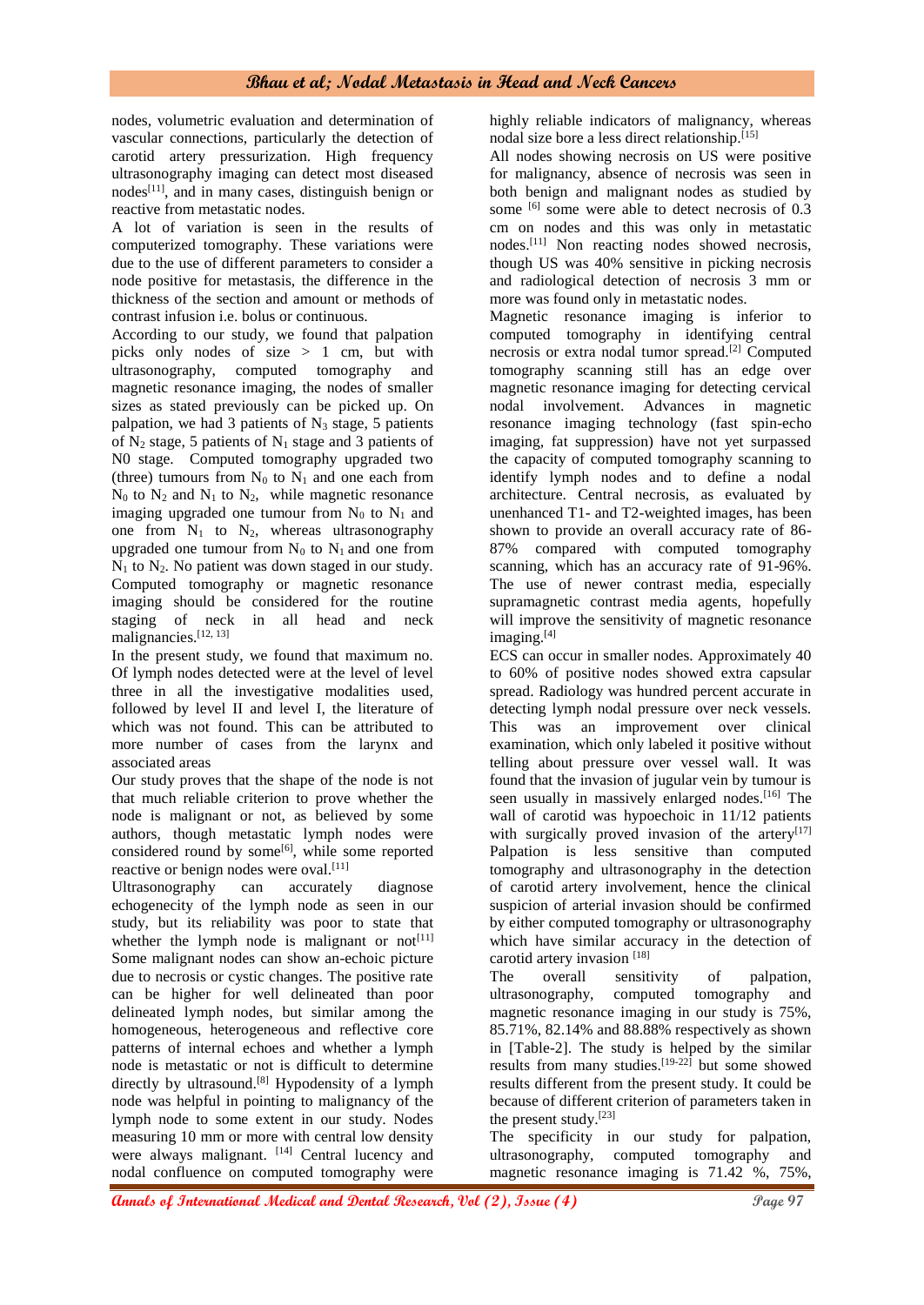91.11% and 87.5%, respectively, supported by  $[19, 22, 10]$ 24] where as some found that specificity for palpation, ultrasonography and computed tomography was calculated as 95.5%, 83.0% and 83.6%, respectively. $[23]$ 

Positive predictive value for palpation, ultrasonography, computed tomography and magnetic resonance imaging were 81.81%, 80%, 85.18% and 84.21% respectively in our study, which is in accordance with different studies done by some<sup>[22,25]</sup> None of the above studies compared all the four modalities in a single study.

The negative predictive value for palpation, ultrasonography, computed tomography and magnetic resonance imaging were 62.5%, 81.1%, 89.13% and 91.30% respectively in our study, which is supported by<sup>[22, 25, 26]</sup> The overall accuracy in our study was 73.68%, 80.76%, 87.67% and 88.09% in clinical examination, ultrasonography, computed tomography and magnetic resonance imaging respectively. The results matched with many studies done in the past. [2, 6, 12, 19, 21]

# **CONCLUSION**

Ultrasonography turned out to be a significant tool in our study as it is having high sensitivity as compared to computer tomography while it lagged behind computed tomography in terms of specificity, positive predictive value, negative predictive value and accuracy. As compared to magnetic resonance imaging, it lagged behind in every statistical result. It also has advantages of repeated use, less cost, ease of application and no radiation hazards, but it has disadvantage of not picking up the total number of nodes as deep nodes remain elusive to its imaging penetration and it has no role in detecting the primary head and neck tumor. There is always a risk of anaphylaxis due to contrast infusion, which is also true for both computed tomography and magnetic resonance imaging. On clinical examination, the minimum diameter of lymph node, which was picked up, was greater than 1 cm. This was major limitation of palpation, the other being diagnosing the primary site of head and neck cancer, necrosis of lymph nodes, extra capsular spread and pressure over major neck vessels. Though certain criteria like hardness, skin fixity and fixity to underlying structures can give some clue about malignancy. Computed tomography and magnetic resonance imaging appears to be the best modalities, as they detect maximum number of lymph nodes and were having high sensitivity, specificity, negative predictive value and positive predictive value but are costly and computed tomography also have radiation side-effects.

Necrosis is the most reliable radiological criteria. However, it is usually found in large metastatic lymph nodes. In this study, we found that computed tomography is the best modality for identifying necrosis. Contrast-enhanced magnetic resonance imaging even with fat suppression is still inferior to computed tomography. Computed tomography is slightly better than magnetic resonance imaging in staging both primary tumour and cervical lymph nodes, whereas clinical palpation and ultrasonography lagged far behind. So, it is concluded that clinical palpation should be supplemented by ultrasonography in every case of head and neck cancer. However, since computed tomography picks up lymph nodes missed by ultrasonography in a significant number, is important in imaging primary tumour and picks up necrosis and extracapsular spread at the most, it should be included in each case of head and neck cancer. Magnetic resonance imaging being equivalent to computed tomography in picking up the nodes, but lagging behind the criteria such as picking up of nodal necrosis and extra capsular spread of lymph nodes, and is too costly, so may be included as an imaging modality wherever computed tomography is contraindicated.

# **REFERENCES**

- 1. Kowalski L. Noncervical lymph node metastasis from head and neck cancer. Otorhinolaryngol. 2001; 63: 252-255.
- 2. Torre JDL, Joseph E and Baibak LM. Head and neck cancer: Squamous cell carcinoma.
- http://www.eMedicine.com/plastic/topic376. htm 2006.
- Maran AGD and Stell PM. Assessment. In: Watkinson JC, Gaze MN and Wilson JA (editors), Stell and Maran's Head and Neck Surgery; 4th ed. Butterworth Heinemann, 2000a. 11-28.
- 4. Gosselin BJ. Neck, cervical metastases and detection. Otolaryngol Facial Plast Surg. 2006 (Jan 15).
- 5. Kurtulmaz SY, Erkal HS, Serin M, Elhan AH and Cakmak A. Squamous cell carcinomas of the head and neck: descriptive analysis of 1293 cases. J Laryngol Otol. 1997; 111: 531-535.
- 6. Van den Brekel MWM, Stel HV, Castelijns JA et al. Cervical lymph node metastasis: assessment of radiologic criteria. Radiology. 1990; 177: 379-384.
- 7. Sakai F, Kiyono K, Stone S et al. Ultrasonic evaluation of cervical metastatic lymphadenopathy. J Ultrasound Med. 1988; 7: 305-310.
- 8. Shozushima M, Suzuki M, Nakasima T, Yanagisawa Y, Sakamaki K and Takeda Y. Ultrasound diagnosis of lymph node metastasis in head and neck cancer. Dentomaxillofacial Radiology. 1990; 19(4): 165-170.
- 9. John DG, Williams SR, Ahuja A, Evans R, King WWK and van Hasselt CA. Palpation compared with ultrasound in the assessment of malignant cervical lymph nodes. The Journal of Laryngology and Otology. 1993; 107: 821-823.
- 10. Bruneton JN, Roux P, Caramella E, Demard F, Vllicioni J and Chauvel P. Ear, nose and throat cancer : ultrasound diagnosis of metastasis to cervical lymph nodes. Radiology. 1984; 152: 771-773.
- 11. Solbiati L, Rizatto G and Bellotti E. High resolution sonography of cervical lymph nodes in head and neck cancer. Criteria for differentiation of reactive from malignant nodes. Proceedings of the 74th Meeting of the